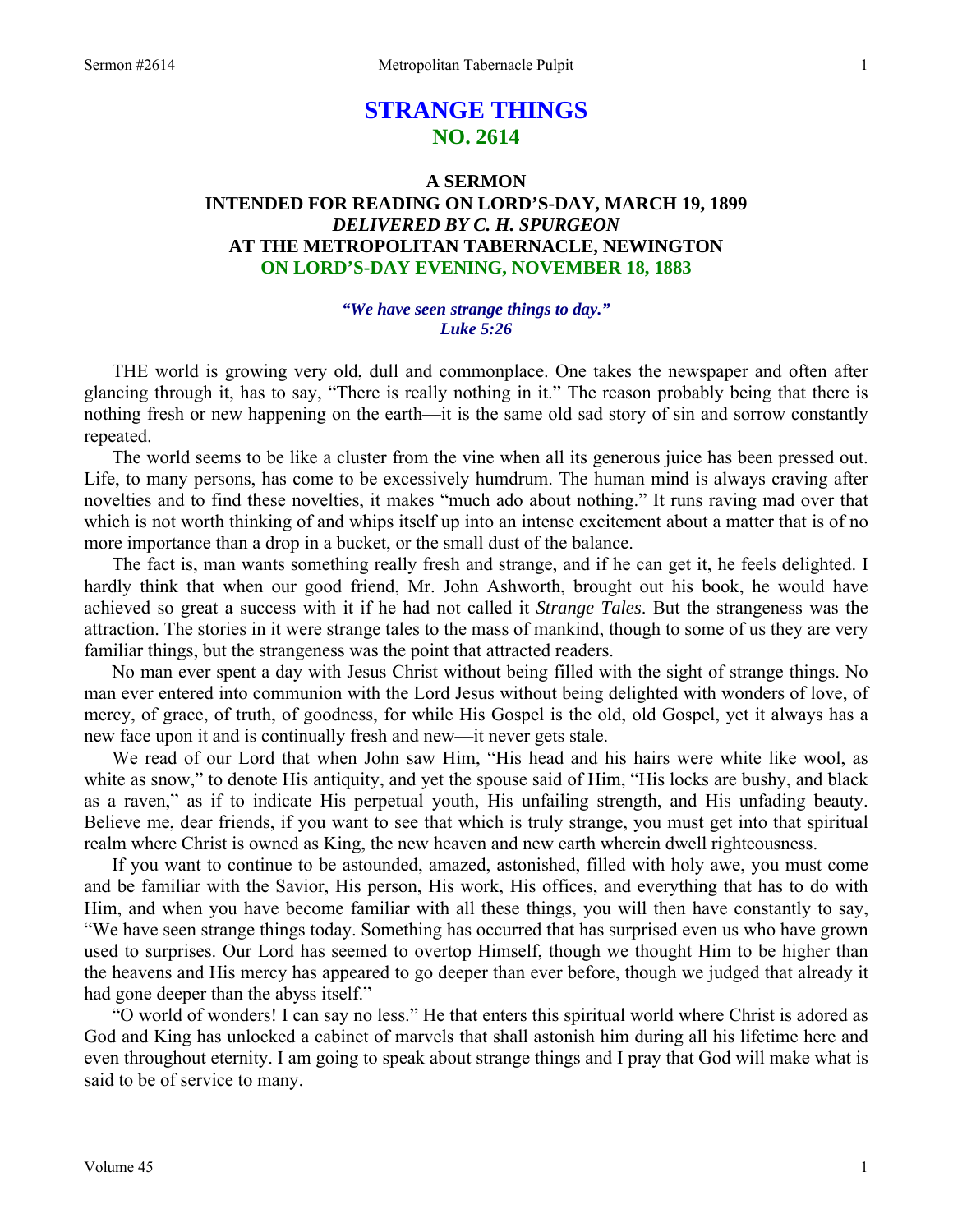**I.** First, I ask you to MARK THE STRANGE THINGS OF THAT PARTICULAR DAY which is mentioned in our text. It was so full of wonders that the people said, "We have seen strange things to day." Well, what did they see?

 First, they had that day seen *Christ disturbed in preaching*, greatly disturbed, and yet delighted to be so disturbed and accepting the disturbance as part of His usual experience, and the means of doing further good to men. The Lord Jesus has gone into the square covered court of a house. The people have pressed in behind Him, one after another, till they are packed in a dense mass, and there are still others round the door vainly trying to enter.

 Here come four men—it is rather remarkable that there should be four such earnest men—who have brought a sick neighbor on his bed, with ropes tied to the four corners, but they find that they cannot get in through the crowd. They push, they squeeze, they struggle, but there is no getting in. And their poor paralyzed friend seems to be effectually shut out from Christ.

 They go up the outside stairs of the house, they get upon the roof which covers the square where Christ and the people are, and they begin ripping off the tiling. And now look, the man is being let down by the four ropes right before the Savior's face. There must be some measure of dust, even if something still heavier does not come tumbling down upon the preacher's head, but here comes the bed with the man on it.

 The people are sure to make room for him now or else he will be supported on their heads. They seemed to be squeezed as tightly as they could be, but they feel that they must, somehow or other, get a little more closely together and so the man is gradually let down by his four friends, who carefully let out the four ropes at the same rate, keeping good time together, lest one end of the bed should be uplifted and he should fall.

 That must have been a great disturbance to our Lord. I know some preachers who cannot bear to have even a baby crying during the sermon. I do not feel specially delighted with that sweet music, yet I rejoice that the good woman did not stay away from the service. So far as I am concerned, she may bring her baby, even if it should sometimes cry, I am glad to have her here that God may bless her.

 Perhaps a friend has just dropped a walking stick in the aisle and made a loud noise just when the preacher was trying to be very specially earnest. Well, that is a pity, but the dear Savior was much more rudely interrupted by all the falling stuff from the tiling and the sick man coming down into the midst of the crowd before Him. If there had been any "thread" in His sermon, He certainly would have lost it, but His discourses were made of better material than that.

 They were made, indeed, of fire, and fell like fire-flakes on men's heads and hearts. He still spoke on, after He had paused a while to attend to this man's case, and He did attend to it very sweetly. He looked at the four men who had brought him and He saw that they had great trust in Him. And seeing their faith, He wrought the cure upon the sick man.

 It was a strange thing that it should be so, but how much I would like to see more of this strange kind of work! I don't know where I am to find the four men who are so in love with one of their friends that they will break up ceilings and roofs to get him where Christ can bless him. They will probably be four very imprudent and rash men, in the opinion of others—the Lord bless the imprudent and the rash! They are generally the best sort of men for such a task as this.

 Your more prudent men would have stopped till the service was over and the people had come out, and very likely, they would have waited till Christ has gone out at another door, and so their friend would have missed Him. But these rash, headstrong, ardent lovers of their sick neighbor must get him to Christ somehow, so they break up the roof and there he is, right in the presence of Christ.

 It was a strange thing to do, but brothers and sisters, do not hesitate to do strange things in order to save souls. Hardly mind what you do, so long as you can get them to Christ. Your Lord will not blame you. He is so strangely loving—so strangely full of goodwill to men—that even should you be guilty of an indiscretion in your zeal, He will not upbraid you for it.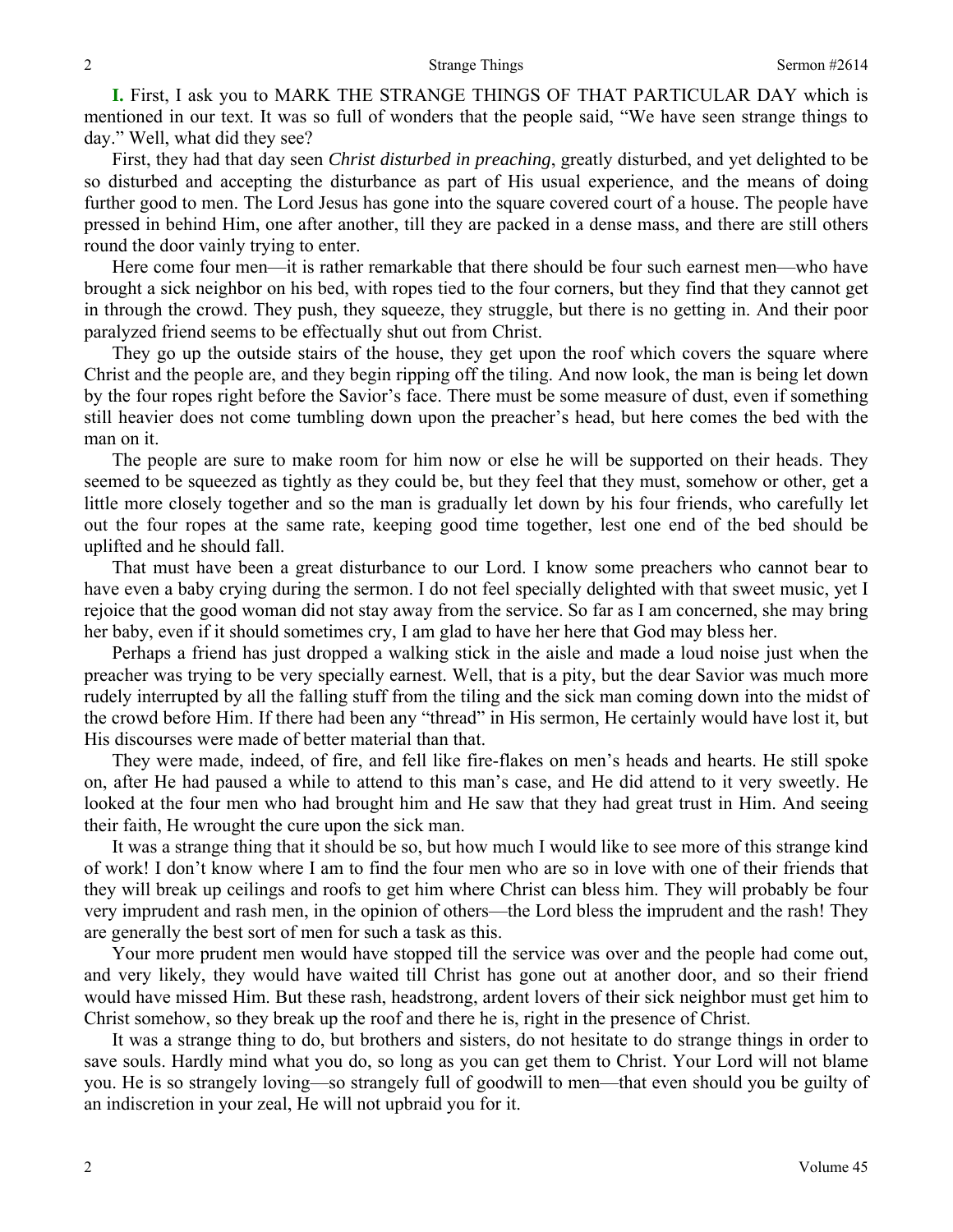Oh, do labor for the souls of your children, your servants, your neighbors—and the Lord will accept that service and you may yet have the delight of seeing them made whole by Christ. That was a strange thing to begin with. I am bound to say that the people who witnessed it talked all their lives long about the man coming down from the ceiling and Jesus Christ healing him.

 But now they saw a greater wonder than that—*the Christ of God forgiving this man his sins*. We talk about the forgiveness of sins, I fear, rather glibly, without always realizing what a great thing it is. You know that when Martin Luther was in deep distress of soul, a good old monk said to him, "Brother, canst thou not say the Credo?" "Yes," said Luther. "Well, then," replied the old man, "in the Credo thou sayest, 'I believe in the forgiveness of sins.'" "Yes," said Luther, "I know that. I have often said it." "Then," inquired the other, "dost thou believe in the forgiveness of thine own sin? For, if not, how canst thou say, 'I believe in the forgiveness of sins'?"

 This great truth is sometimes spoken of as though forgiveness were an impalpable something that was done, and yet not done, but Christ never meant it to be so. His death was not a shadowy, vague atonement that might possibly be available for sinners, but a real and complete putting away of sin. And as many as believe in Him may know of a surety that their sin is put away, and is as completely gone as if it had actually ceased to be, seeing that Christ bore the punishment of it.

 Ay, and the sin itself was by imputation laid upon Him, as it is written, "The LORD hath laid on him the iniquity of us all." "He was wounded for our transgressions, he was bruised for our iniquities. The chastisement of our peace was upon him; and with his stripes we are healed."

 Whenever a sinner has his sin forgiven, it is a strange, a wondrous thing. Never think of it as a mere commonplace matter of no account, for it is a marvel of marvels. The angels—a far nobler race than men—fell from their first estate, but never has any of the devils been pardoned for his rebellion against the Most High. No Savior has espoused their cause, no sacrifice has been offered for their guilt, no Gospel is ever proclaimed in their ear. When they sinned, they fell finally and now they are "reserved in everlasting chains under darkness unto the judgment of the great day."

 Yet man, who was not a pure spirit, like the angels, but a spirit allied with materialism, an inferior being, fell, and for him God left His throne to come and bleed on earth to offer up an expiation. For men, sin became pardonable. Nay, more, to multitudes of the sons of men, sin has been forgiven, and an act of amnesty and oblivion has been passed concerning their rebellion.

 What a wonderful truth is this! Whenever you feel a sense of pardoned sin, or whenever you know that your fellowman has received absolution from the great High Priest, the Son of God, you may at once say, "We have seen strange things to day."

 When these people around our Lord had seen that wonder, they saw something else which must have greatly surprised them—*they saw an exhibition of thought-reading*. I have heard and read many curious things about thought-reading. Some I have believed and some I have not. That any man can read my thoughts, I shall take leave to question. At any rate, he may read this thought, for I will tell him what is on my mind—that I do not believe him.

 But our Lord Jesus Christ, as He looked at the Pharisees and the scribes, read their unexpressed thoughts and at once saw what was passing within their minds. It was not an easy thing, I should think, to read thoughts like these, "Who is this which speaks blasphemies? Who can forgive sins, but God alone?"

 But our Lord Jesus read those thoughts and answered them, though the men before Him had not as yet spoken a single word. I have seen wonderful exhibitions of thought-reading in this Tabernacle—not by me, but by the Lord Himself. Many of you are witnesses of how I have uttered from this platform the very words you have spoken when you were coming here—and what you said in your bedchamber, where nobody heard, perhaps, but some one companion, has been repeated in this place, and you have been astounded as you discovered that the Word of God, which is quick and powerful, searches the heart and cuts asunder, just as you have seen an animal split from head to foot by a butcher, and its innermost parts laid bare to the view of every passerby.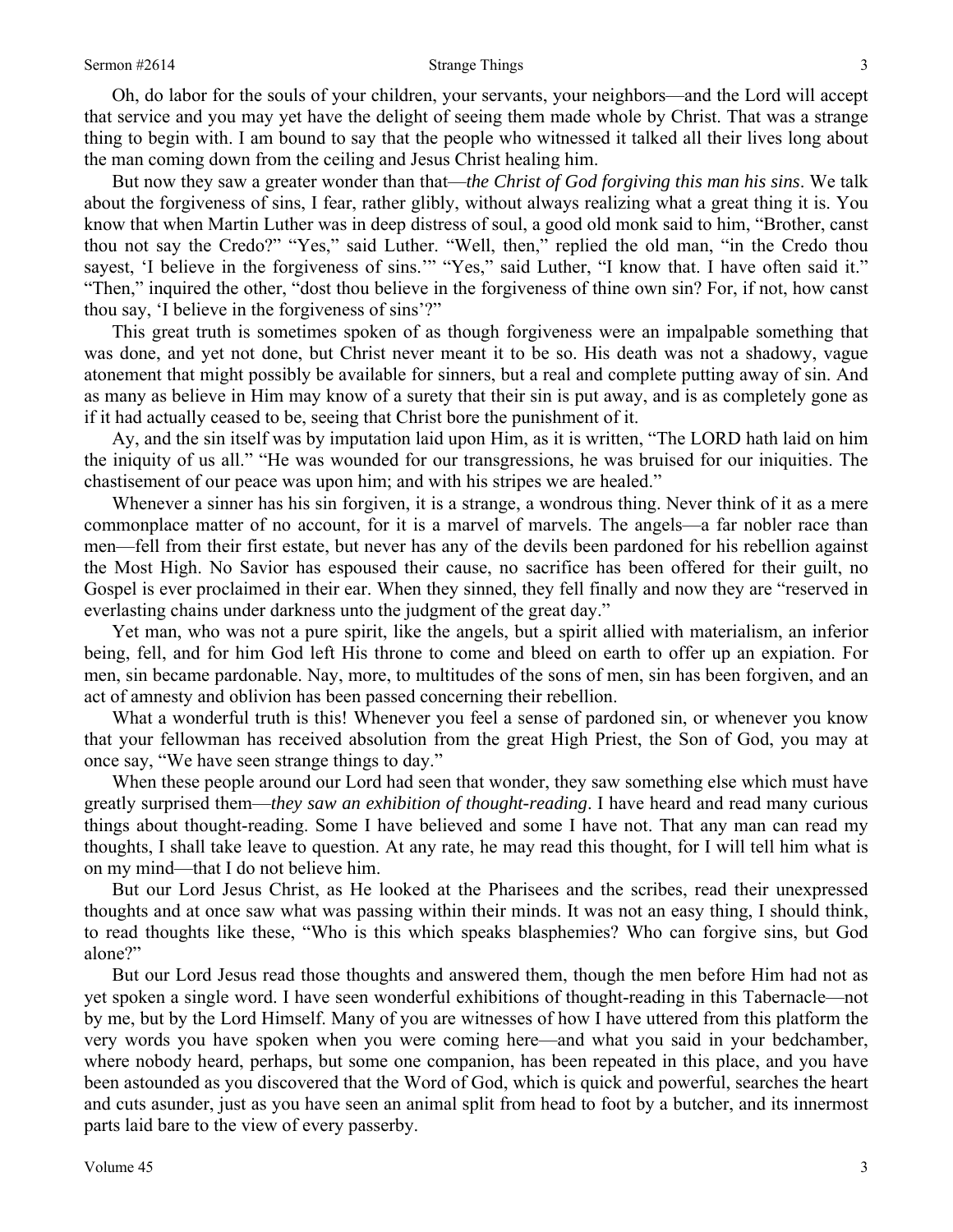The Word of God often does that—discovers the secret thoughts and intents of the heart and makes the man see himself as God sees him—and makes him stand astonished that it should be so. So frequently have we seen this sort of thing happen that we sometimes tell to one another some of the extraordinary instances in which men's very flesh has seemed to creep as the things they said and did have been made known to them. It will probably happen in like manner to many others and those to whom God will thus speak will say, as these people did, "We have seen strange things to day."

 There was another strange thing they saw and with that I will conclude this first part of my discourse. *They saw a sick man, who could not lift hand or foot, made in a single moment to walk and carry his bed, at the word of the Lord Jesus Christ*. That must have been a strange sight to those who knew this poor paralyzed man, when they saw him start up from the bed and glorify God as he did what Jesus bade him do.

 And when the Lord speaks with power to a soul, as He constantly does, and the man who knew not God learns to know Him, and the one who feared not the Lord is brought to trust and love and serve Him, what a marvelous thing it is! I sometimes wonder whether any person would doubt the inspiration of Scripture, and the divine origin and power of the Gospel, if he could live each day as I live and see what I see of the wonders that are wrought by the Gospel.

 Last Sunday night, there came into Exeter Hall a man who did not care for the things of God, but he sat and heard the sermon. His brother had brought him and was praying earnestly for him. As he was going out, a friend, who had observed him during the service, said to this man who had entered the hall utterly careless and Christless, "You were interested in the sermon tonight, were you not?" "I was," he answered, "very much." "Do you believe in the Lord Jesus Christ?" The man at once replied, "I do believe in Him with all my heart and all my soul." His brother, who was with him, and who had been praying over him, said, "I was astonished beyond measure to hear him make such a declaration of his faith."

 Beside that one, there were twelve other persons who came forward when the service was over and distinctly declared that they had found the Savior that night under the preaching of the Gospel. Though they had not been religious people and had scarcely ever thought of their souls before, yet God had found them out.

 And these strange things do not occur with us alone, they happen every day with our beloved friends, Moody and Sankey, and indeed, in a great measure, with all who preach the Gospel. It is its own evidence of its almighty power, and as it wins its way, men are saved, they are healed of the deadly paralysis of sin, and made to leap with active obedience and joyful service in the cause of Christ. Whenever you see this miracle of mercy wrought, you can say, "We have seen strange things to day."

**II.** Now, with great brevity, I ask you TO MARK THE STRANGE THINGS OF CHRIST'S DAY.

 If you had ever beheld our Lord's life and work with the eyes of faith, you must have seen many strange things. First, *the Maker of men became a man. He that is infinite became an infant*. He that made all things was wrapped in swaddling-bands. He who fills all space was laid in a manger and the Son of the Highest was known as the Son of Mary. We have heard strange things when we have heard the doctrine of the incarnation. "The Word was made flesh and dwelt among us, and we beheld his glory, the glory as of the only begotten of the Father, full of grace and truth." Truly, this was a strange thing.

 Further, *He who was Lord of all, became servant of all*. "Being found in fashion as a man," He lived a life of perfect obedience to His Father's will and went about healing the sick, raising the dead, and ministering to all who came near Him.

 Most marvelous of all, *on Him who knew no sin, the sin of man was laid* and the righteous God meted out to Him, the innocent One, the chastisement due to the guilty. This is the ground of our hope and the only foundation of hope for sinners, that He, the innocent Christ, was made sin for us, "that we might be made the righteousness of God in Him." But what a wonder it is! The guilty go free because He who is free from guilt suffers in their stead. Tell all men that wonder of wonders.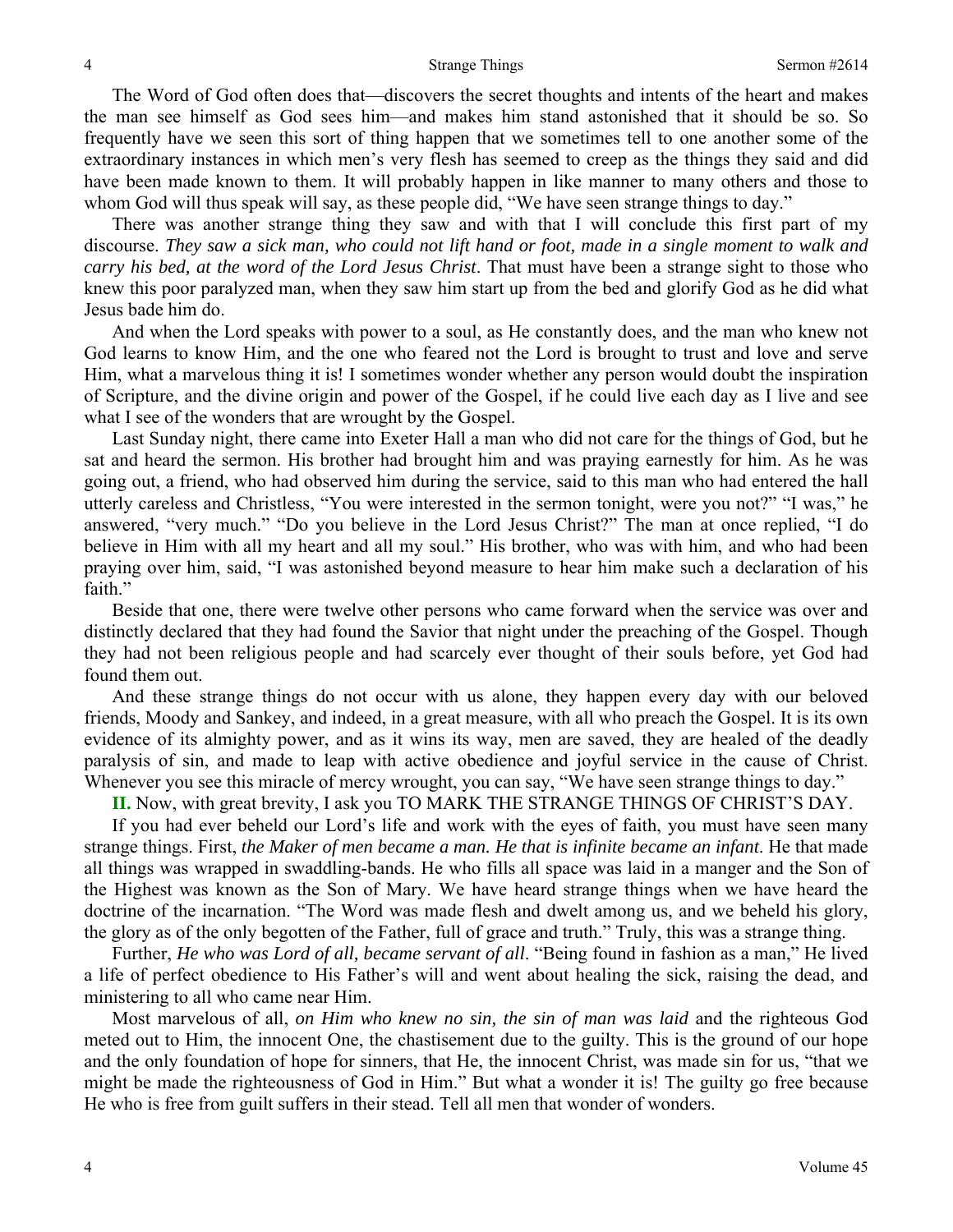Yet that was not all. On the cross Jesus died and loving friends laid Him in the tomb. *Death had conquered Him, but in that moment, death was conquered*.

#### *"He death by dying slew."*

 That day, He led death itself captive to His own supremacy. Wonder of wonders—death put to death by death! Jesus Christ, by His dying, puts dying out of the way for all His people. Yet, even that wonder is not the last.

 See, there He lies for a while, wrapped in the grave clothes and death appears to have the mastery over Him, but that Scripture must be fulfilled, "Thou wilt not leave my soul in Hades; neither wilt thou suffer thine Holy One to see corruption." He must wait there till the appointed hour strikes, and then, early in the morning, before the break of day, He was up and away.

 An angel rolled away the stone, for He that had been dead was alive again and Jesus left the abode of death, no more to die. What a wonder it is that He who was dead wrought out our resurrection! And now, since He rose from the grave, so all His followers must.

 You may take what point you please in the history of the Lord Jesus Christ and if you really understand it, you will say concerning every part of it, "We have seen strange things" in this matter. It is a chain of miracles. It is like Alps on Alps and more than that, for the mountains of mercy tower above the stars, and reach even to the throne of God, and God Himself was never more lofty and glorious than when He was occupied in the stupendous labors of His Son Jesus Christ. Only spend your time in the company of the great Wonder-Worker and you will continually be able to say, "We have seen strange things to day."

**III.** Now I must close by asking you to MARK THE STRANGE THINGS STILL TO BE SEEN IN THOSE IN WHOM CHRIST WORKS. If He comes and blesses us, we shall often say, "We have seen strange things to day."

 First, we have seen *a self-condemned sinner justified by Christ*. I can tell you what I saw, one day, and I never shall forget the sight throughout eternity. I saw a sinner whom I know right well—and I can say no good of him, but much, very much that is evil, without at all slandering him. He had been proud and haughty in his opinion of himself, but there shone a light into his soul which unveiled to him his deep corruption and depravity, the sin that mixed with all his best things, and the still more dreadful sin that fermented in his worst things.

 I saw that sinner—for I know him well—self-condemned. He wrote his own sentence and he handed it to the Judge. He said that he deserved to be cast away forever from the presence of God and the glory of His power. And as he passed up his own death-warrant, he dropped a tear upon it and he said, "I now trust myself to the sovereign mercy of God in Christ Jesus."

 I remember it well and I saw that self-condemned sinner pardoned in a moment. The Lord said to him, "Thy sins, which are many, are all forgiven," and his face changed from darkness and gloom into shining light and joy, and he has never lost the impression of that blessed day—and as he stands here to tell you the story, he can truly say that he saw strange things that day.

 But brothers and sisters, there are hosts of you who have undergone the same blessed operation. Self-condemnation brought you where the Savior did absolve you and though it seems so easy to talk about it now, oh, how blessed it was when first we felt it! My heart did leap for joy. I was never so happy before and I sometimes think that I have scarcely ever been quite as jubilant as I was on that day of holy excitement and exhilaration.

 I remember, also, *a natural heart renewed by grace*. I have gone into my garden and I have seen a great number of trees that have new branches which have been grafted into them, but I never yet saw a tree get a new heart. I have seen it get new bark and many changes have happened to it, but it cannot change its heart.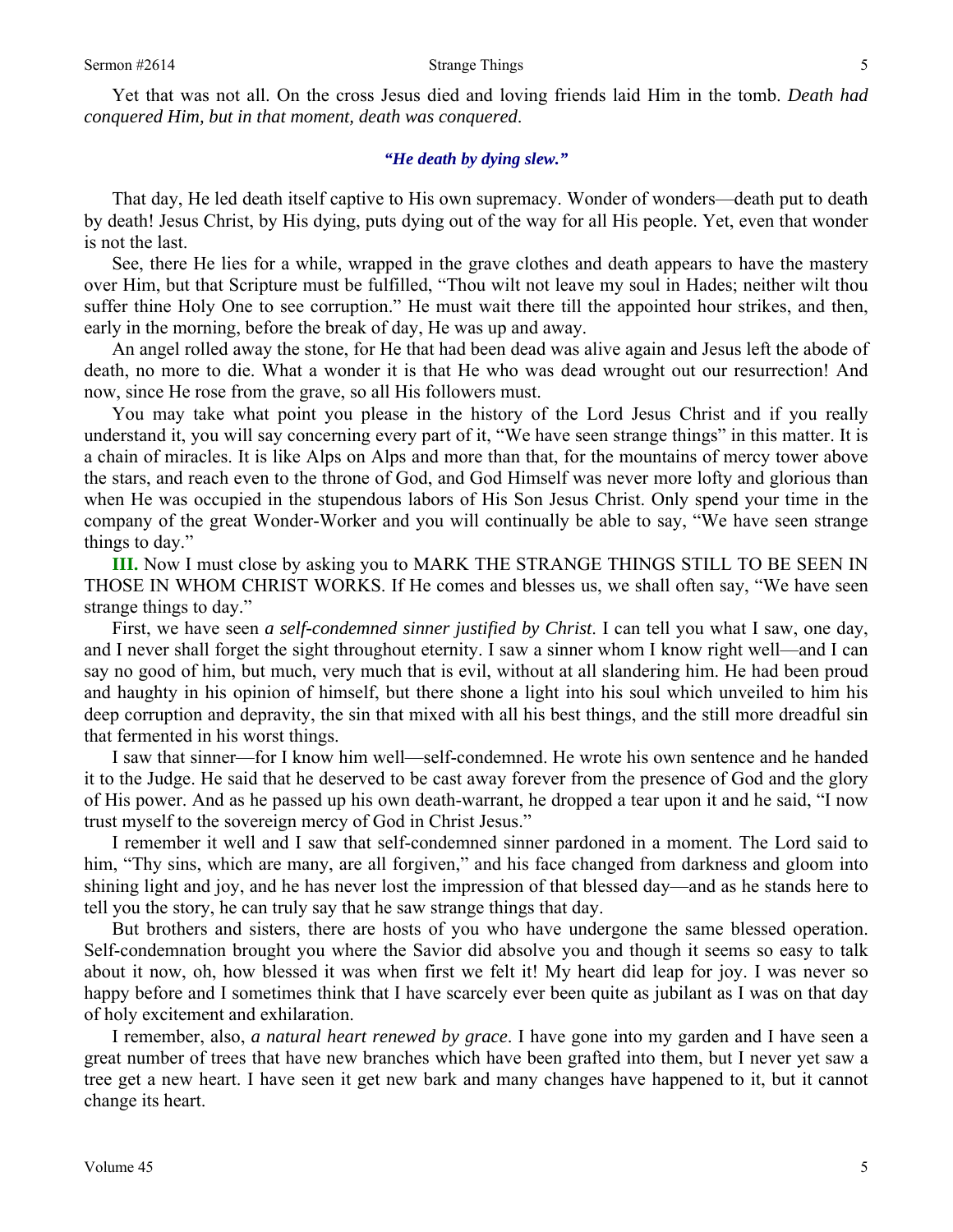There are some living creatures that shed their claws and grow fresh ones, but I never did hear of a living creature that grew a new heart. That must be a strange, a wondrous thing, to change the very center and source of life. Yet the Lord Jesus Christ is constantly doing it—giving men new motives, new desires, new wishes, new habits, changing them entirely, and especially creating in them new hearts and right spirits. Whenever you see that miracle of grace wrought, you can say. "We have seen strange things to day."

 A woman came to see me and cast herself down at my feet, and said that she had been such a sinner that she was not fit to speak with me. I bade her rise, for I said I also was a sinner, and she told me what she had been—I will not tell you the sad story, for I should have to use words of shame if I described her.

 But she is among us now, washed and sanctified, and she delights to serve her God and honor and glorify Him. What changed that woman? Was it fear? Nay, she was a brave spirit, who would have dared any kind of devil, but the grace of God changed and transformed her, and made her into a loving servant of the living Savior. Oh, whenever we see this deed of grace done—and we do see it continually—we say, "We have seen strange things to day."

 Another marvel is *a soul preserved in spiritual life amid killing evils*. Did you ever see a bush burn and yet not be consumed? Did you ever see a spark float in the sea and yet not be quenched? Many persons here are, to themselves, just such wonders. They are living godly lives in the midst of temptation, holy in the midst of impurity, serving God in spite of all opposition. These are strange things.

 Did you ever *see evil turned into good*? There are many of God's children who constantly see it. "All things work together for good to them that love God." They are made rich by poverty, made healthy by sickness, made strong by weakness, made alive by killing, made to go up by going down. You who live the new life know the meaning of these paradoxes and understand how these strange things make up a Christian man's progress to the Eternal City of God.

 Strange things do the people of God see in their own lives as they find *heaven on earth*. It is a singular thing for anyone to be on earth and yet in heaven, but we have proved it to be so. We have seen men sick and we have seen men dying, and yet as full of bliss as they could hold, as thankful in their room of poverty, and almost as joyful, as if they had been among the angels before the throne above.

 There are surprises all the way along the road to glory, but what will it be when we come to the end of it? Did you ever try to picture the first half-hour in heaven? Have you ever thought of the sensations that will pass through you in the first few days there? I think that we can very well judge what they will be, for they have been revealed to us by the Spirit.

 We shall have the same joys as we have here, only carried to a far higher pitch, for the life of God in heaven is the life of God in the heart on earth. Heaven is but the outgrowth of a holy consecrated life and he that lives with Christ below is already in the lower chamber of the Father's house. He has but to climb a pair of stairs and be in the upper chamber where all the glorified meet together with their Lord. Still, I doubt not that it will be passing strange to go from earth into glory.

 Whenever I begin to talk about this matter, I always wonder who will be the first among us to be called away, for it happens every week that some out of our great congregation go home. Sometimes, in a single week, six or seven of our church members go to the great Father's house—whose turn will it be to go next?

We have not the choice, else might some of us venture to put in an early claim that we might enjoy our rest. I know some old folk, and some sick ones, and some who are greatly beset by Satan, and some who are sorely troubled with doubts and fears, who would gladly say, "Would God it were time for us to go!"

 Well, dear friends, rest assured that you are not forgotten. The messenger will come to you, perhaps soon, and he will say to you, "By tomorrow, you shall see the King in His glory." You will have to go down into the flood, to cross the dark river, as they call it, but I do not believe that it is dark at all. I have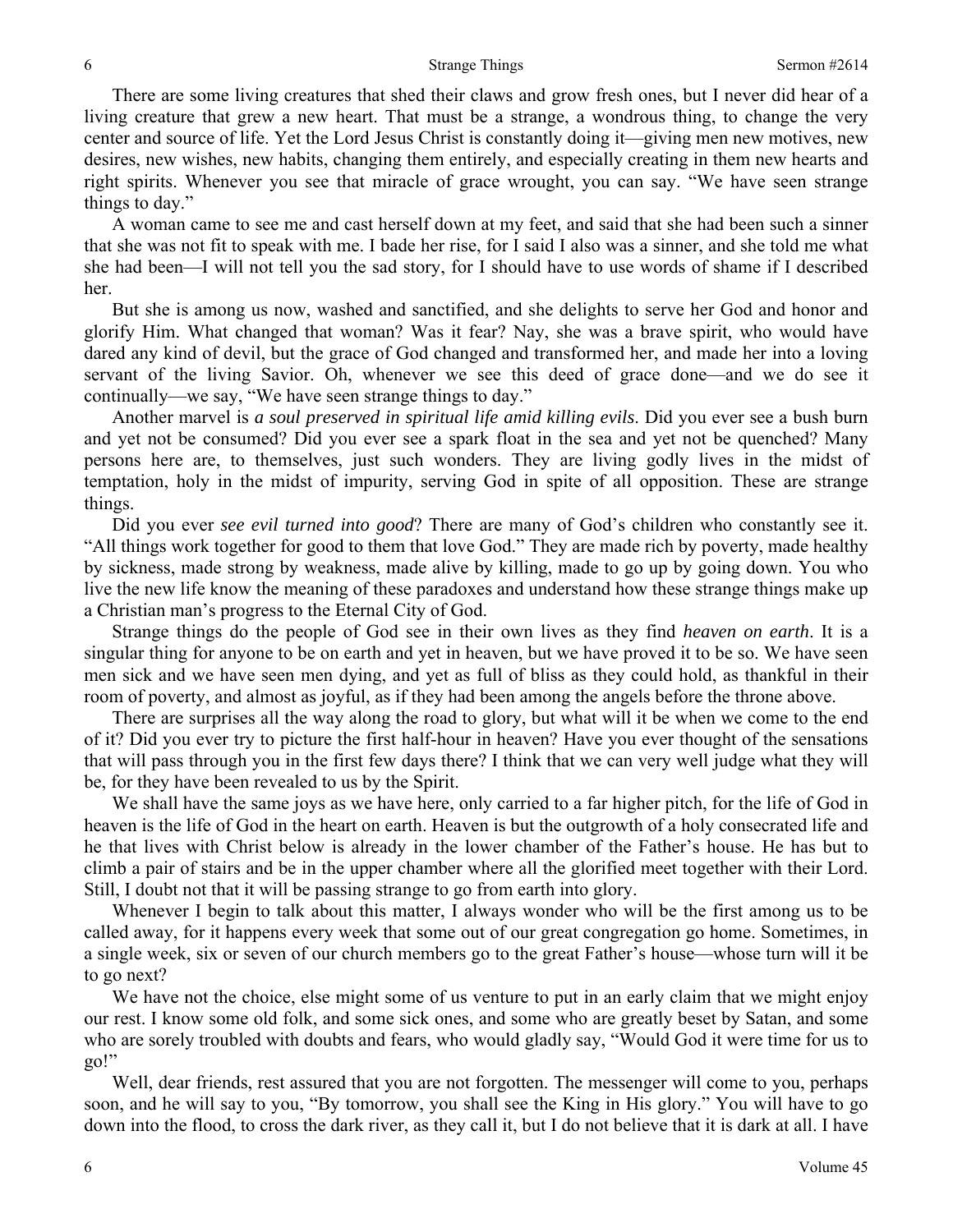#### Sermon #2614 **Strange Things** 7

seen the light shining on the faces of many of the pilgrims as they have looked back at me, when I have stood upon the river's brink to comfort them, and it has not seemed at all dark. The happiest company I ever keep is that of dying saints. I come away right merry, sometimes, from their bedside, for they say to me, "O dear Pastor, the truth you preach is good to live upon and good to die upon!"

 I saw a man and his wife, both of them very ill, lying in bed together, but not a syllable of sympathy did they appear to need from me and they seemed delighted to say to me, "We learnt Christ from your lips. We have lived on the Gospel you preached and it upholds us now that we are lying here. We are glad to go home to heaven. We are full of life and full of immortality even now."

 Oh, yes, these are strange things—except to those who form part of this strange company with God, who is, to many, a stranger in His own world, and with Christ, who is a stranger, sometimes, in His own church! We can say and we shall say at the close of our lives, "We have seen strange things to day."

 There is one strange sight which I wish that you, dear friends, if you are unconverted, would look upon—I wish that you would see Jesus as your own Savior. He is not far from any one of you. O do look, look, look at Him and as you look at Him, you shall live! That is God's appointed way of salvation. "Look unto me, and be you saved, all the ends of the earth."

 And dear heart, if you should see that strange being yourself—a saved sinner, I would like you to see another strange sight, namely, all your family saved. It will be such joy to you to have your wife rejoicing in Christ with you, joining in your daily prayer, and your children, even in their childhood, loving their father's God.

 There is a text for you to lay hold of, supposing that you are not yet converted. It was the middle of the night when, in Philippi, the jail began to rock to and fro. The jailer's house was up above and he knew that he had two strange prisoners down in the vaults below. They had been singing in the night and the other prisoners had heard them, and as the jail rocked and reeled, and the doors flew open, the jailer, a stern Roman legionary, thought that his prisoners must have escaped and that he would be put to death for allowing it. So he was about to thrust his sword into his own heart, but Paul shouted to him, "Do thyself no harm, for we are all here."

 Then, when a light was brought, that man fell down before Paul and Silas and said to them, "Sirs, what must I do to be saved?" And they answered, "Believe on the Lord Jesus Christ, and thou shalt be saved, and thy house." Do not leave out those last three words, "*and thy house*." Do not seek your own salvation without that of your household also.

 Look up the passage in Acts 16:31-34, "Believe on the Lord Jesus Christ, and thou shalt be saved, and thy house. And they spake unto him the word of the Lord, and to all that were in his house. And he took them the same hour of the night, and washed their stripes; and was baptized, he and all his, straightway. And when he had brought them into his house, he set meat before them, and rejoiced, believing in God with all his house."

 It was a midnight service and baptism of the whole household upon a profession of their faith. God send you a like blessing! You will see strange things then. Many of us have seen them in our families already and we hope to see them repeated a thousand times. The Lord give you, every one, a personal blessing, and then bless your households also, for Christ's sake! Amen.

## **EXPOSITION BY C. H. SPURGEON**

#### *LUKE 5:12-32*

#### **Verse 12.** *And it came to pass, when he was in a certain city, behold a man full of leprosy:*

What a contrast there was between these two persons—the Lord Jesus full of purity—and this man full of impurity—full of leprosy! He could not be more than full. He had as much leprosy as a man could contain.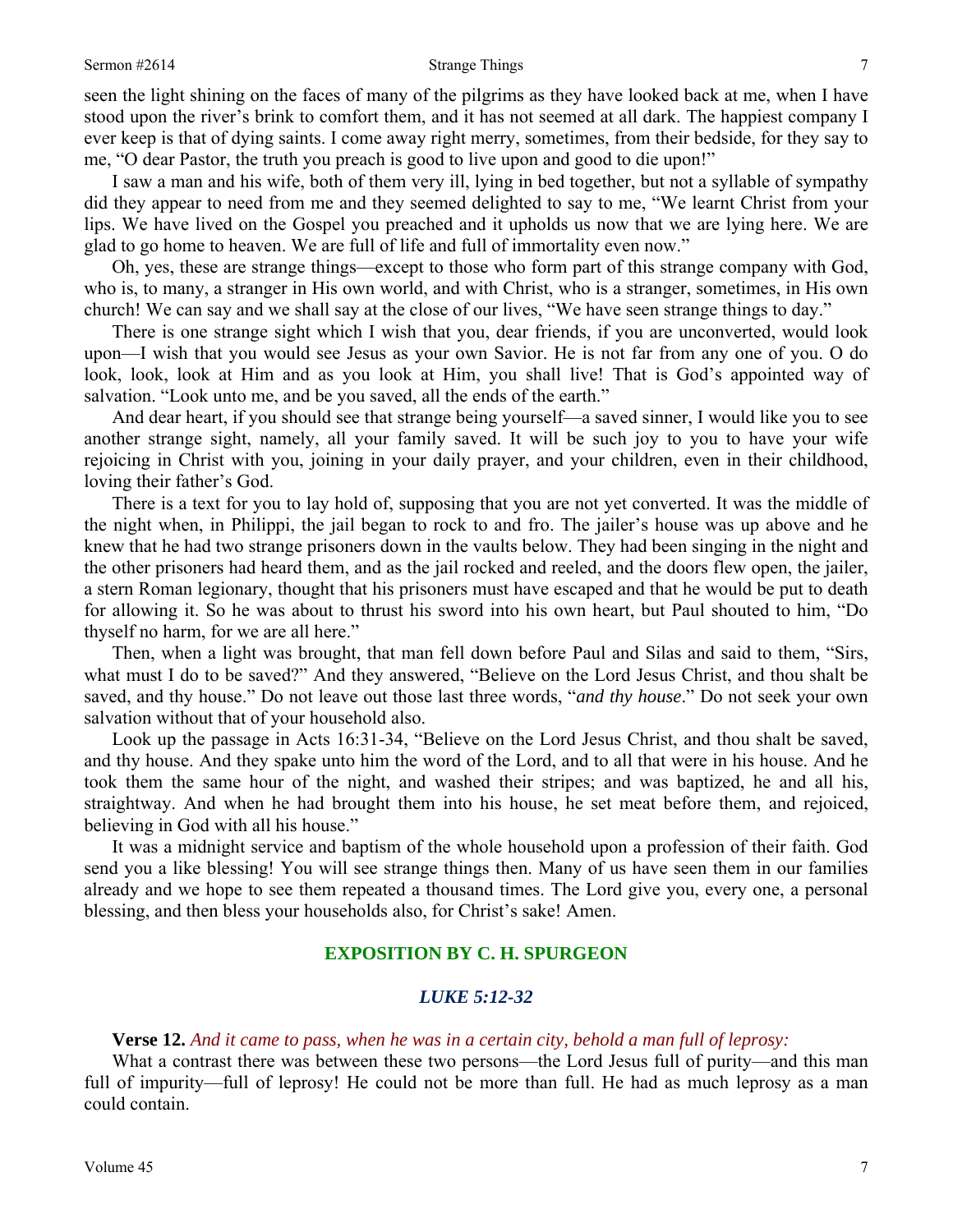**12.** *Who seeing Jesus fell on his face, and besought him, saying, Lord, if thou wilt, thou canst make me clean.* 

This was splendid faith. Here was adoration of the noblest kind. No angel before the throne of God could render the Son of God more honor than this poor leprous man did. He believed in Christ's power at once to rid him of that otherwise incurable disease, "Lord, if thou wilt, thou canst make me clean."

**13.** *And he put forth his hand, and touched him, saying, I will: be thou clean. And immediately the leprosy departed from him.* 

This is what Christ can do also in the spiritual realm. If a man be full of sin, let him but fall down on his face before Jesus and say, "Lord, if thou wilt, thou canst make me clean," and the Lord will put out His hand, and touch him, and he will be clean in a moment. "Immediately," not needing the lapse of a single hour—"immediately the leprosy departed from him."

**14.** *And he charged him to tell no man: but go, and shew thyself to the priest, and offer for thy cleansing, according as Moses commanded, for a testimony unto them.* 

As long as the ceremonial law was in force, Christ very diligently obeyed it and bade others do the same. That law is now abolished and the Jewish priesthood has also ceased to be. But mark the modesty of our Savior. As a man, He sought no fame or honor, but as far as He could do so, He suppressed the voices that would have brought Him notoriety. Yet grateful tongues could not all be silenced, even at His bidding.

## **15.** *But so much the more went there a fame abroad of him: and great multitudes came together to hear, and to be healed by him of their infirmities.*

There was s double attraction about the Lord Jesus—His sweet, instructive speech, and His gracious, healing hand. There is a somewhat similar attraction still in every true Gospel ministry, not the attraction of the mere words of human eloquence, but in the truth which every faithful minister preaches and in that matchless soul-healing power which goes with the Word wherever it is believingly heard.

**16.** *And he withdrew himself into the wilderness, and prayed.* 

That is just what you and I would probably not have done under such circumstances. We should have said, "We must seize this golden opportunity of publishing our message. There is a tide in the affairs of men which, taken at the flood, leads on to plenitude of blessing and we must take advantage of it." But our Savior did not wish for fame, He cared nothing about excitement and popularity, so, "He withdrew himself into the wilderness, and prayed" for more of that real power which touches the hearts of men so as to save them, caring nothing for that power which merely attracts a crowd and excites momentary attention. O servant of God, when you are succeeding best in your service, imitate your Lord, withdraw yourself and pray!

**17.** *And it came to pass on a certain day, as he was teaching, that there were Pharisees and doctors of the law sitting by, which were come out of every town of Galilee, and Judea, and Jerusalem; and the power of the Lord was present to heal them.* 

To heal the people? Yes, and to heal the doctors, too, and that was a far more difficult thing than to heal the ordinary folk. It must have been a time of great mercy and favor when Christ was ready to bless even the Pharisees and doctors of the law who were sitting by.

**18.** *And behold,—* 

For it was a great wonder,—

**18.** *Men brought in a bed a man which was taken with palsy:* 

A paralyzed man.

**18-19.** *And they sought means to bring him in, and to lay him before him. And when they could not find by what way they might bring him in because of the multitude, they went upon the housetop,* 

There was, no doubt, a staircase outside, as there usually is to Eastern houses. "They went upon the housetop,"

**19-21.** *And let him down through the tiling with his couch into the midst before Jesus. And when he saw their faith, he said unto him, Man, thy sins are forgiven thee. And the scribes and the Pharisees*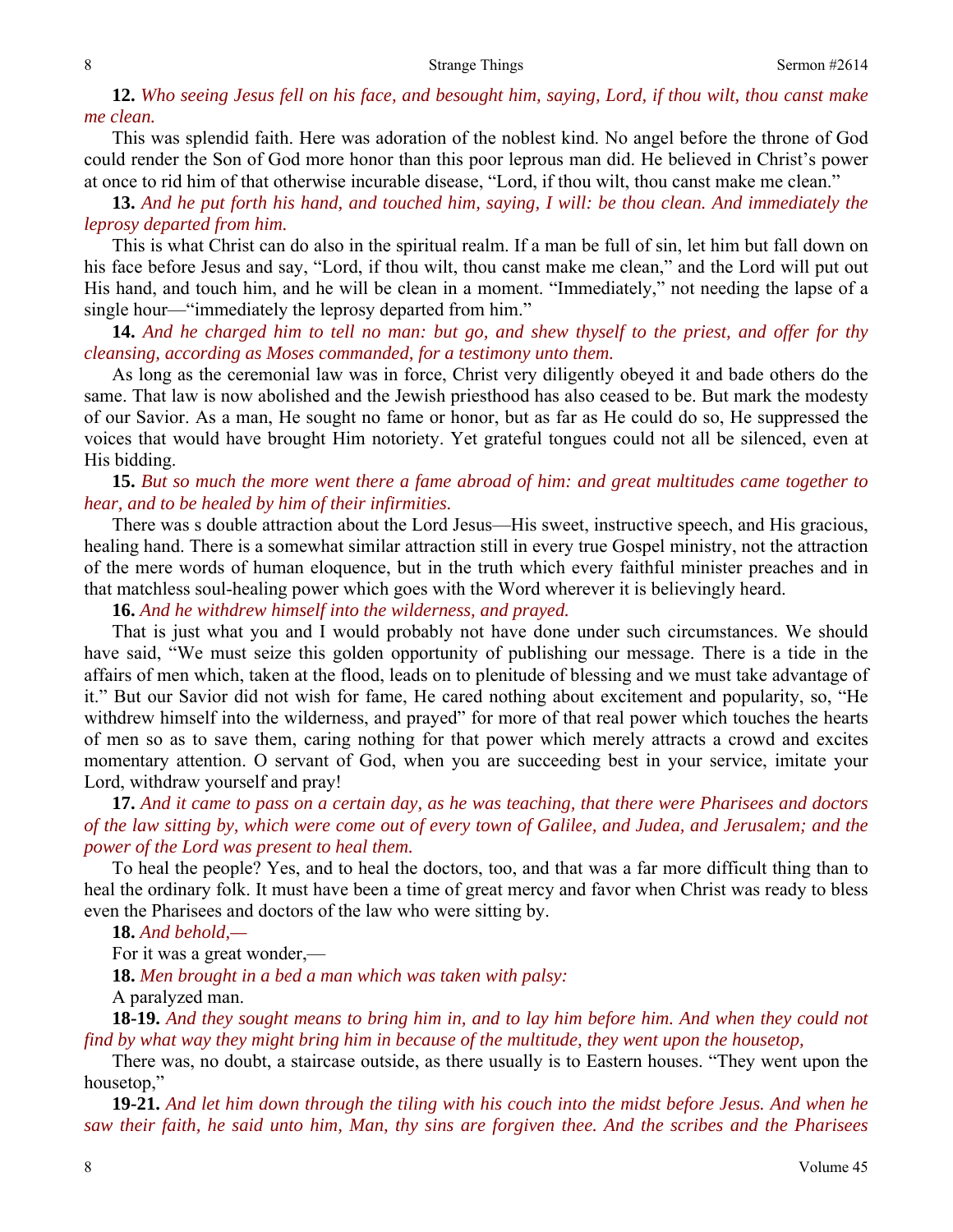*began to reason, saying, Who is this which speaketh blasphemies? Who can forgive sins, but God alone?*

Most true, O Pharisees and therefore He is God, for He can forgive sins, and He has forgiven this poor sinner!

**22-23.** *But when Jesus perceived their thoughts, he answering said unto them, What reason ye in your hearts? Whether is easier to say, Thy sins be forgiven thee; or to say, Rise up and walk?* 

"Does not each of these require the same divine power? If I am able to bid him rise up and walk, I am also able, by the same divine authority, to forgive his sins."

**24-26.** *But that ye may know that the Son of man hath power upon earth to forgive sins, (he said unto the sick of the palsy,) I say unto thee, Arise, and take up thy couch, and go into thine house. And immediately he rose up before them, and took up that whereon he lay, and departed to his own house, glorifying God. And they were all amazed, and they glorified God, and were filled with fear,* 

With a reverent awe,

**26-27.** *Saying, We have seen strange things to day. And after these things he went forth, and saw a publican, named Levi, sitting at the receipt of custom:* 

This Levi, or Matthew, was a tax collector. Not like those of our own day, but one who farmed the taxes for the Roman governor and made what he could for himself out of them, at least, that is what many of the "publicans" did.

**27-28.** *And he said unto him, Follow me. And he left all, rose up, and followed him.* 

This was just a parallel case to that of curing the palsied man. It is precisely the same morally as the other was physically. The office of a publican was disreputable in the eyes of the Jews, and this Levi was probably making money fast at the cost of his own countrymen. He was paralyzed morally as the other man was physically*,* but as soon as Christ said to him, "Follow me," "he left all, rose up, and followed him."

**29-30.** *And Levi made him a great feast in his own house: and there was a great company of publicans and of others that sat down with them. But their scribes and Pharisees murmured against his disciples, saying, Why do ye eat and drink with publicans and sinners?* 

It seems that there can never be a great wonder wrought by Christ without somebody or other objecting to it. I suppose that the sun never rises without annoying thieves who would like a longer time to perpetrate their deeds of darkness. And no miracle of mercy is ever wrought without somebody finding fault with it for some reason or other.

 Be not dismayed, therefore, now that in these modern days there have arisen many cunning objectors to the Gospel of Jesus Christ. Let them object to it, as the dog barks at the moon, but still the moon shines on in her silver brightness. So, when all objectors shall have howled themselves to silence, the eternal Gospel will shine on with never-failing splendor.

 These scribes and Pharisees murmured against Christ's disciples and said to them, "Why do you eat and drink with publicans and sinners?" Their Master did not leave them to defend themselves, but He took the case into His own hands.

**31.** *And Jesus answering said unto them, They that are whole—* 

"Such as you scribes and Pharisees claim to be—

**31.** *Need not a physician; but they that are sick.* 

"You regard them as sick and I regard them in the same way, and therefore am I found where these sick ones are. Why should I turn aside from them to insult you, who are so wonderfully healthy and think yourselves so good?"

**32***. I came not to call the righteous, but sinners to repentance.* 

#### **HYMNS FROM "OUR OWN HYMN BOOK"—289, 202, 570**